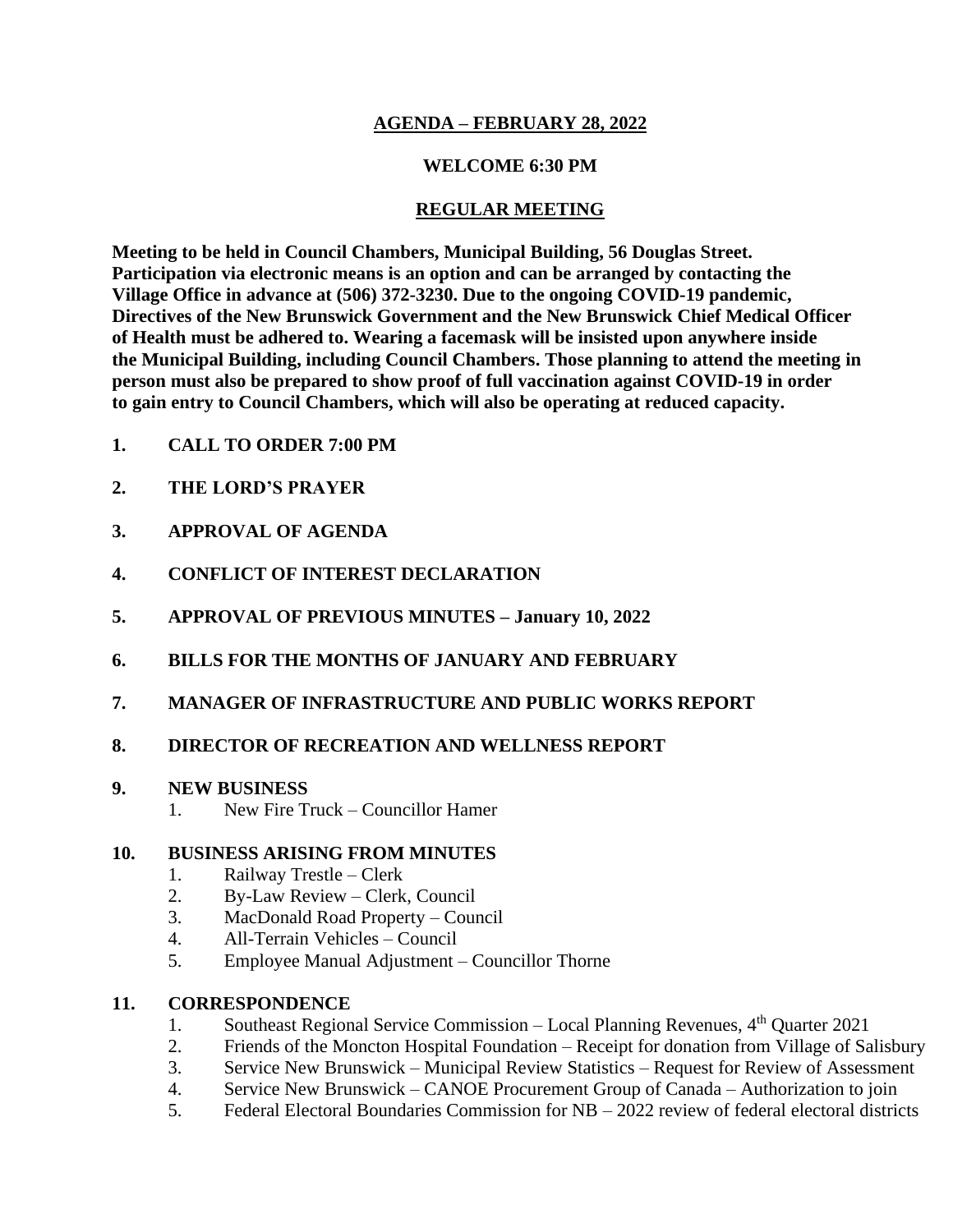For Council's Information and Perusal

- a) Water Canada: Projects, Policy, and Innovation (periodical) January-February 2022
- b) Achieve Centre for Leadership Online training options February-May 2022 (4)
- c) Crisis & Trauma Resource Institute Online training options February-June 2022 (2)
- d) InfraStructures: Construction/Public Works/Natural Resources (periodical) (2)
- e) Institute of Professional Management (IPM) News, Updates and Events + 2022 Calendar
- f) ReNew Canada: The Infrastructure Magazine (periodical) January-February 2022
- g) AG Dealer (periodical) Atlantic Edition January and February 2022 (2)
- h) Recycling Product News (periodical) November-December 2021
- i) Indeed for Employers Offer of online hiring service (mailer)
- j) Service New Brunswick Canadian Free Trade Agreement Statistics
- k) Federation of Canadian Municipalities FCM Voice January 31, Feb. 7, 14, 22, 23 (5)
- l) Water Canada: The Droplet e-Newsletter January 31, February 3, 7, 14, 21 (5)
- m) Recycling Product News e-Newsletter Weekly Feb. 1, 2, 3, 8, 10, 15, 16, 17, 22, 24 (10)
- n) Municipal World Insider e-Newsletter February 2, 9, 16, 23 (4)
- o) AIM (Atlantic Infrastructure Management) Network Online Workshops Feb.-Mar. (2)
- p) MW Shares: Municipal World Podcasts (3)
- q) Pryor Learning Live online professional skills seminars (2)
- r) Turf & Rec e-Newsletter February 2, 9, 16, 23 (4)
- s) ReNew Canada ReNewsletter February 2, 3, 9, 10, 16, 17, 23, 24  $(8)$
- t) EOS Eco-Energy Tantramar Climate Change Week February 6-11
- u) Canadian Network of Asset Managers 2022 CNAM Hybrid Conference (3)
- v) Literacy Coalition of New Brunswick Literacy News January-February 2022
- w) Municipal World (periodical) February  $2022 +$  Access to digital edition
- x) Affordable Housing News Spotlight: It's Black History Month
- y) Institute of Public Admin. of Canada Annual IPAC Leadership Summit Feb. 24 (3)
- z) IPAC Talent Employment Network IPAC's Job Board (employment opportunities)
- aa) Greater Moncton Roméo LeBlanc International Airport Release Another Pandemic Year
- bb) GrantMatch Current Government Incentive Opportunities for Canadian Municipalities
- cc) Green Ideas for a Healthier Planet & a Better Future Carl Duivenvoorden e-newsletter  $(2)$
- dd) Onsolve Failing to Plan is Planning to Fail (webinar)
- ee) jeffmowatt.com Trusted Advisor Customer Service (livestream seminar)
- ff) Eventeny Management of volunteers, Part 2 (Upcoming webinar)
- gg) Supply Post (periodical) February 2022
- hh) eCivis 6 Steps for Writing a Next-Level Grant Proposal in 2022 Online training
- ii) Water Canada Blue Economy Webinar presents: Implementing Green Infrastructure
- jj) Peter Julian, MP New Westminster-Burnaby, BC Seeking endorsement for Bill C-229
- kk) CANECT Environmental Compliance and Due Diligence Training event 2022 course list
- ll) CMHC Rental Affordability Still Poses Significant Challenges
- mm) Senator Nancy J. Hartling, New Brunswick News from the Red Chamber
- nn) Chambers Plan Employee Benefits Offer of services

# **12. FIRE DEPARTMENT REPORT / RCMP REPORT**

## **13. MAYOR'S REPORT**